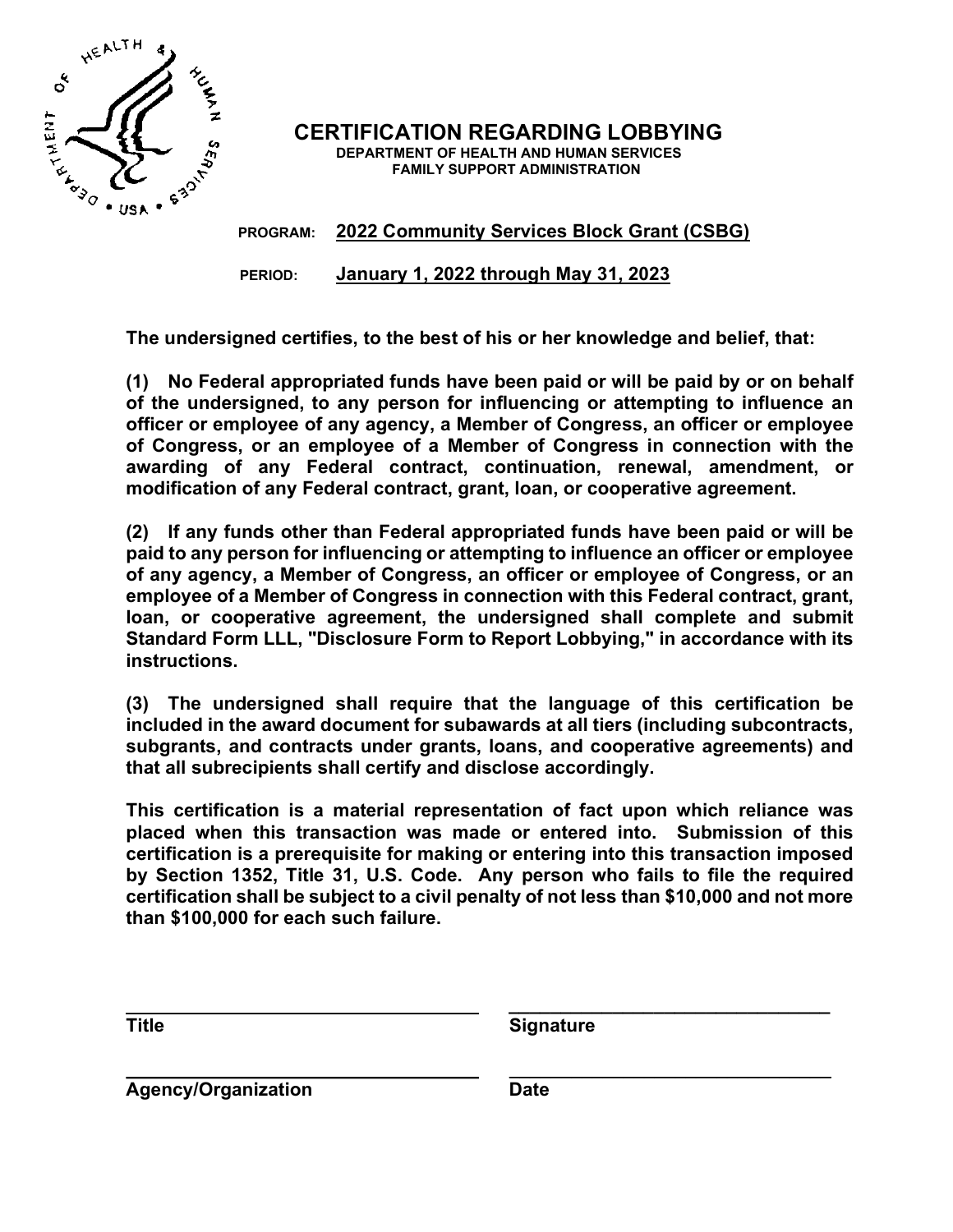## DISCLOSURE OF LOBBYING ACTIVITIES Approved by OMB Approved by OMB 0348-0046

Complete the form to disclose lobbying activities pursuant to 31 U.S.C. 1352 (See reverse for public burden disclosure.)

| 1. Type of Federal Action:<br>2. Status of Federal Action:<br>a. bid/offer/application<br>a. contract<br>grant<br>b.<br>b. initial award<br>c. cooperative agreement<br>d. Ioan<br>c. post-award<br>e. loan guarantee<br>f. Ioan insurance                                                                                                                                                                                                                                                                                                                                                                                                          | 3. Report Type:<br>a. initial filing<br>b. material change<br>For Material Change Only:<br>_ quarter<br>year<br>date of Last report                        |  |
|-----------------------------------------------------------------------------------------------------------------------------------------------------------------------------------------------------------------------------------------------------------------------------------------------------------------------------------------------------------------------------------------------------------------------------------------------------------------------------------------------------------------------------------------------------------------------------------------------------------------------------------------------------|------------------------------------------------------------------------------------------------------------------------------------------------------------|--|
| 4. Name and Address of Reporting Entity:<br>$\Box$ Subawardee<br>. .<br>Prime<br>Tier, if known:                                                                                                                                                                                                                                                                                                                                                                                                                                                                                                                                                    | 5. If Reporting Entity in No. 4 is Subawardee, Enter Name<br>and Address of Prime:                                                                         |  |
| Congressional District, if known:                                                                                                                                                                                                                                                                                                                                                                                                                                                                                                                                                                                                                   | Congressional District, if known:                                                                                                                          |  |
| 6. Federal Department/Agency:                                                                                                                                                                                                                                                                                                                                                                                                                                                                                                                                                                                                                       | 7. Federal Program Name/Description:<br><b>CFDA Number, If applicable:</b>                                                                                 |  |
| 8. Federal Action Number, if known:                                                                                                                                                                                                                                                                                                                                                                                                                                                                                                                                                                                                                 | 9. Award Amount, if known:<br>\$                                                                                                                           |  |
| 10. a.<br>Name address of Lobbying Entity<br>(if individual, last name, first, name, MI):                                                                                                                                                                                                                                                                                                                                                                                                                                                                                                                                                           | b. Individuals Performing Services (including address if<br>different from No. 10a)<br>(last name, first name, MI):                                        |  |
| (attach Continuation Sheet(s) SF-LLL-A, if necessary)                                                                                                                                                                                                                                                                                                                                                                                                                                                                                                                                                                                               |                                                                                                                                                            |  |
| 11. Amount of Payment (check all that apply):<br>\$<br>$\Box$ actual<br>$\Box$ planned                                                                                                                                                                                                                                                                                                                                                                                                                                                                                                                                                              | 13. Type of Payment (check all that apply):<br>a. retainer<br>b. one-time fee                                                                              |  |
| 12. Form of Payment (check all that apply):<br>a. cash<br>b. in-kind; specify:<br>nature<br>value                                                                                                                                                                                                                                                                                                                                                                                                                                                                                                                                                   | c. commission<br>d. contingent fee<br>e. deferred<br>f. other; specify:                                                                                    |  |
| 14. Brief Description of Services Performed or to be Performed and Date(s) of Services, including officer(s), employee(s), or<br>Member(s), contacted, for Payment indicated in Item 11:<br>(attach Continuation Sheet(s) SF-LLL-A, if necessary)                                                                                                                                                                                                                                                                                                                                                                                                   |                                                                                                                                                            |  |
| $\Box$ No<br>Continuation Sheet(s) SF-LLL-A attached: □ Yes<br>15.                                                                                                                                                                                                                                                                                                                                                                                                                                                                                                                                                                                  |                                                                                                                                                            |  |
| 16<br>Information requested through this form is authorized by<br>Title 31 U.S.C. section 1352. This disclosure of lobbying<br>activities is a material representation of fact upon which<br>reliance was placed by the tier above when this<br>transaction was made or entered into. This disclosure is<br>required pursuant to 31 U.S.C. 1353. This information will<br>be reported to the Congress semi-annually and will be<br>available for public inspection. Any person who fails to<br>file the required disclosure shall be subject to a civil<br>penalty for not less than \$10,000 and not more than<br>\$100,000 for each such failure. | Signature:<br><b>Print Name:</b><br><u> 1989 - John Stein, Amerikaansk politiker (</u><br>Title:<br>Telephone No.: ___________________<br>Date: __________ |  |
| <b>Federal Use Only:</b>                                                                                                                                                                                                                                                                                                                                                                                                                                                                                                                                                                                                                            | <b>Authorized for Local Reproductions</b><br><b>Standard Form - LLL</b>                                                                                    |  |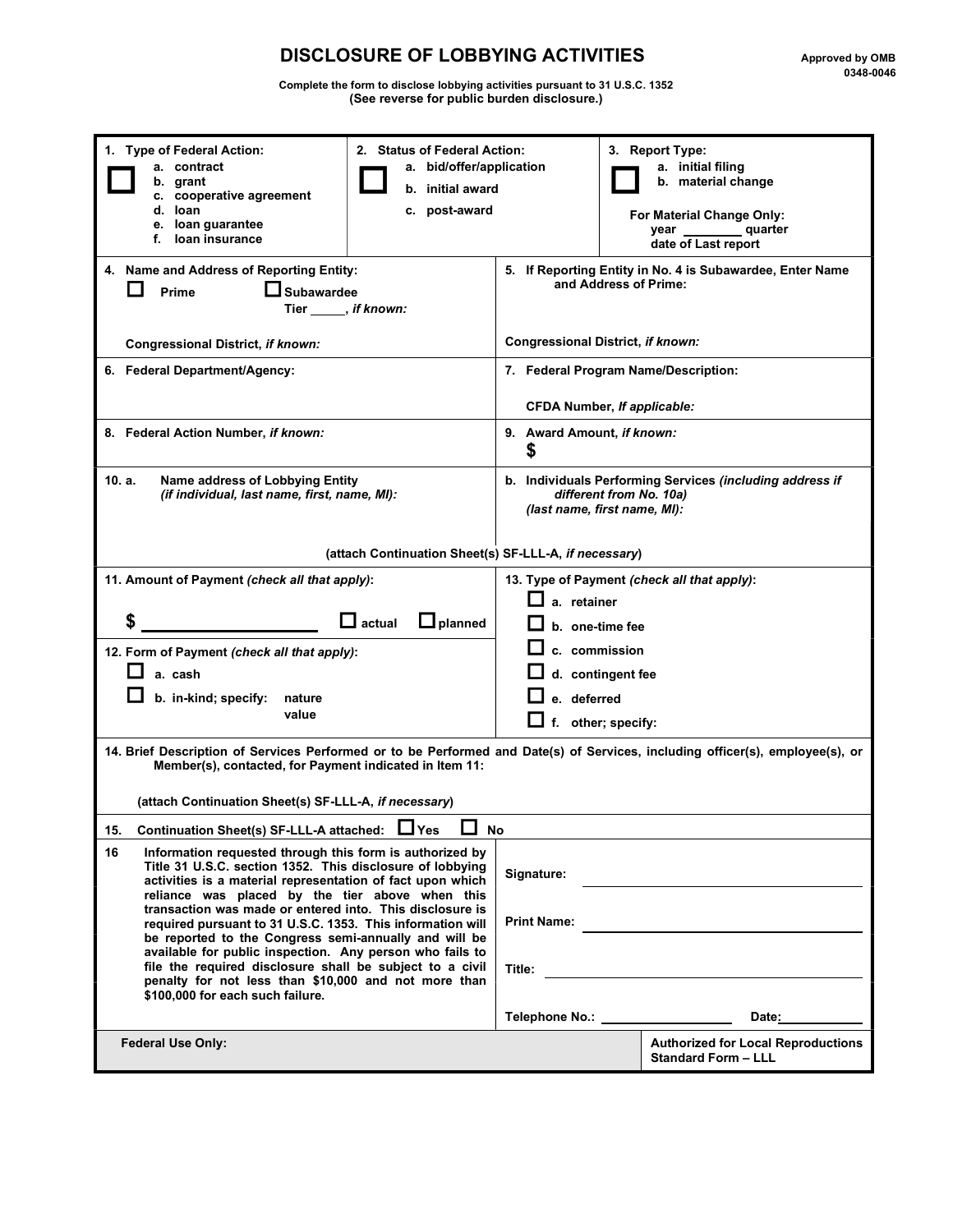## DISCLOSURE OF LOBBYING ACTIVITIES<br>CONTINUATION SHEET D348-0046

CONTINUATION SHEET